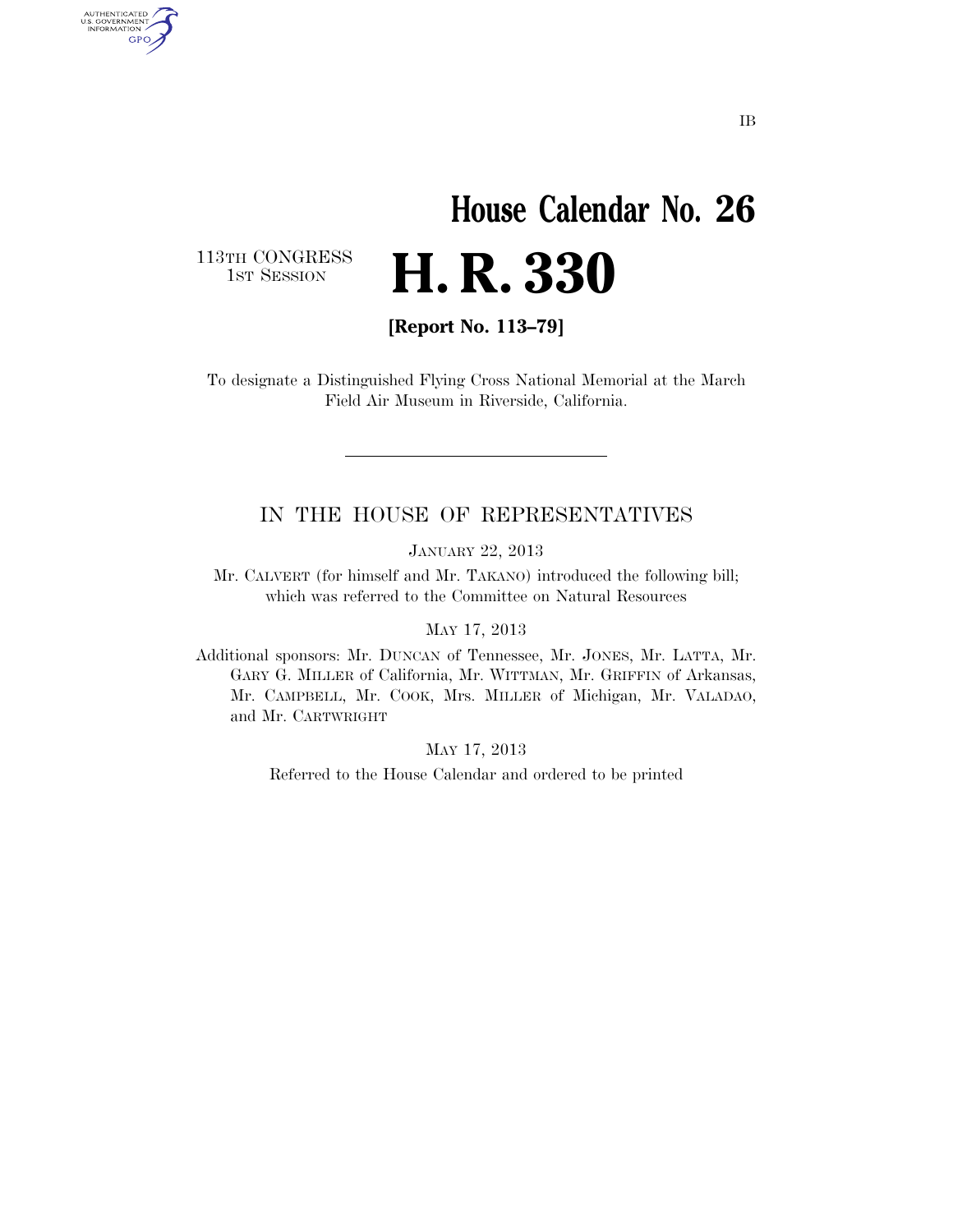### **A BILL**

2

To designate a Distinguished Flying Cross National Memorial at the March Field Air Museum in Riverside, California.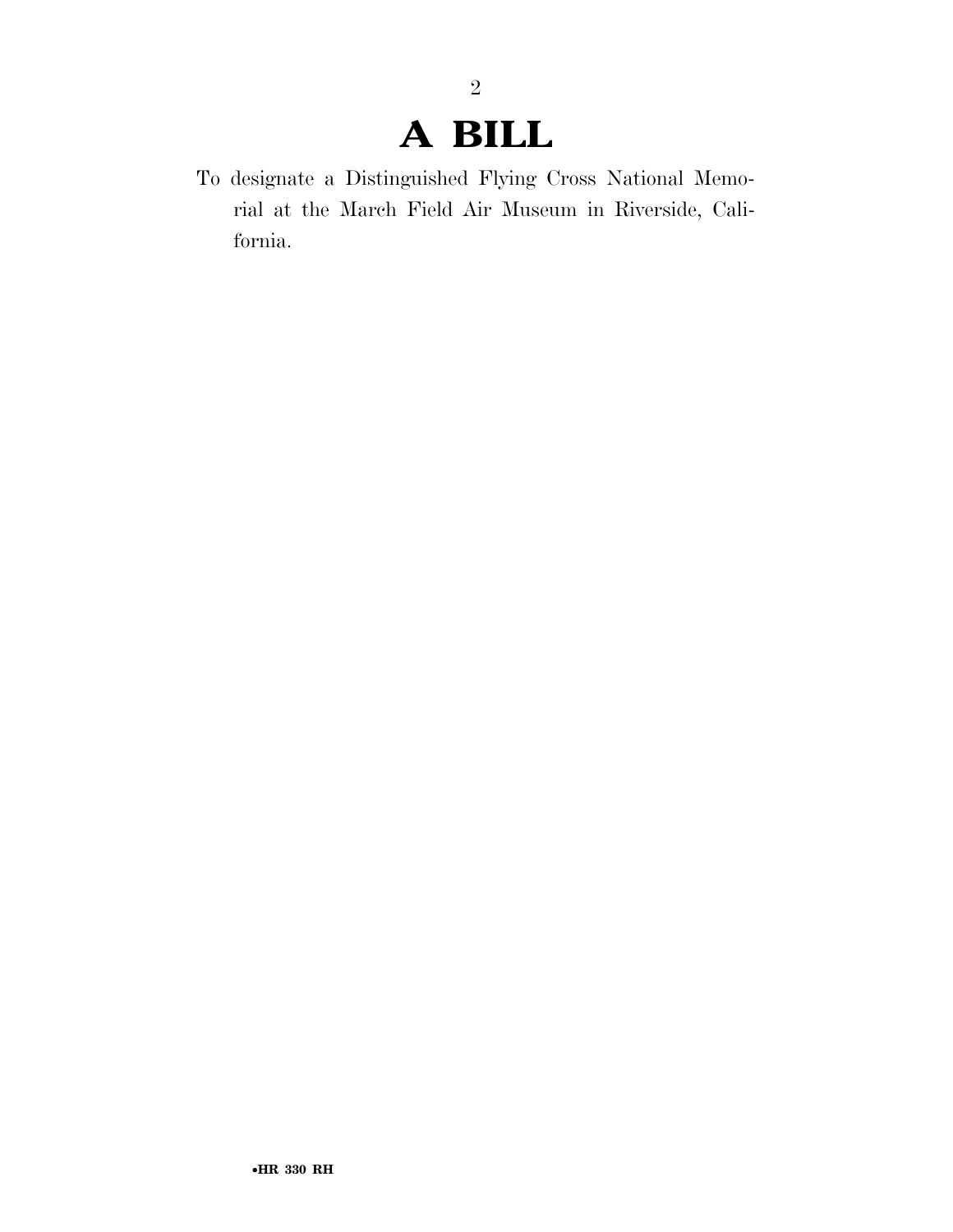| $\mathbf{1}$   | Be it enacted by the Senate and House of Representa-         |
|----------------|--------------------------------------------------------------|
| $\overline{2}$ | tives of the United States of America in Congress assembled, |
| 3              | <b>SECTION 1. SHORT TITLE.</b>                               |
| $\overline{4}$ | This Act may be cited as the "Distinguished Flying"          |
| 5              | Cross National Memorial Act".                                |
| 6              | SEC. 2. DESIGNATION OF DISTINGUISHED FLYING CROSS            |
| $\overline{7}$ | NATIONAL MEMORIAL IN RIVERSIDE, CALI-                        |
| 8              | FORNIA.                                                      |
| 9              | (a) FINDINGS.—Congress finds the following:                  |
| 10             | (1) The most reliable statistics regarding the               |
| 11             | number of members of the Armed Forces who have               |
| 12             | been awarded the Distinguished Flying Cross indi-            |
| 13             | cate that 126,318 members of the Armed Forces re-            |
| 14             | ceived the medal during World War II, approxi-               |
| 15             | mately 21,000 members received the medal during              |
| 16             | the Korean conflict, and 21,647 members received             |
| 17             | the medal during the Vietnam War. Since the end              |
| 18             | of the Vietnam War, more than 203 Armed Forces               |
| 19             | members have received the medal in times of con-             |
| 20             | flict.                                                       |
| 21             | (2) The National Personnel Records Center in                 |
| 22             | St. Louis, Missouri, burned down in 1973, and thus           |
| 23             | many more recipients of the Distinguished Flying             |
| 24             | Cross may be undocumented. Currently, the Depart-            |
| 25             | ment of Defense continues to locate and identify             |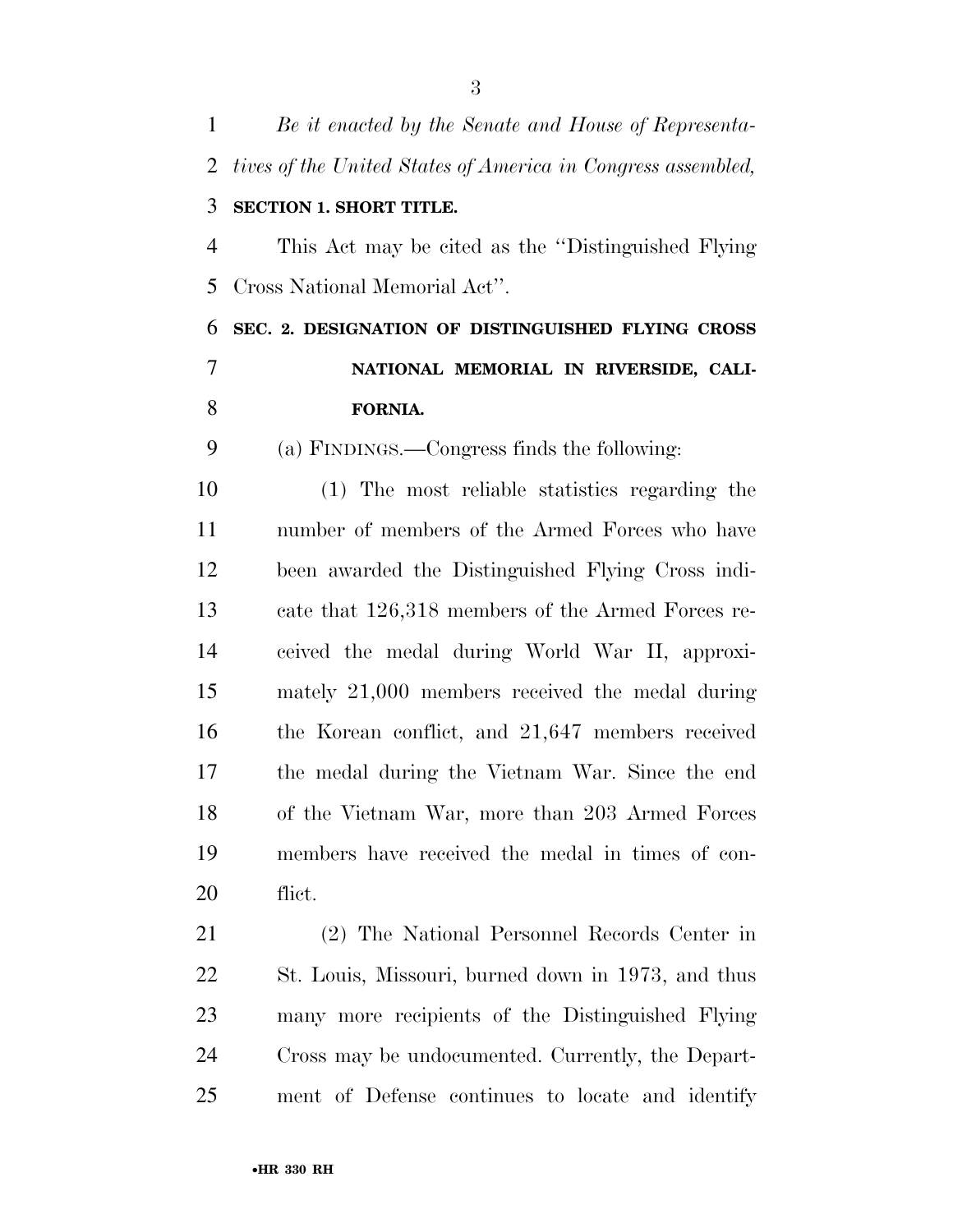| $\mathbf{1}$   | members of the Armed Forces who have received the             |
|----------------|---------------------------------------------------------------|
| $\overline{2}$ | medal and are undocumented.                                   |
| 3              | (3) The United States currently lacks a na-                   |
| $\overline{4}$ | tional memorial dedicated to the bravery and sac-             |
| 5              | rifice of those members of the Armed Forces who               |
| 6              | have distinguished themselves by heroic deeds per-            |
| 7              | formed in aerial flight.                                      |
| 8              | (4) An appropriate memorial to current and                    |
| 9              | former members of the Armed Forces is under con-              |
| 10             | struction at March Field Air Museum in Riverside,             |
| 11             | California.                                                   |
| 12             | (5) This memorial will honor all those members                |
| 13             | of the Armed Forces who have distinguished them-              |
| 14             | selves in aerial flight, whether documentation of             |
| 15             | such members who earned the Distinguished Flying              |
| 16             | Cross exists or not.                                          |
| 17             | (b) DESIGNATION.—The memorial to members of the               |
|                | 18 Armed Forces who have been awarded the Distinguished       |
| 19             | Flying Cross, located at March Field Air Museum in Riv-       |
| 20             | erside, California, is hereby designated as the Distin-       |
| 21             | guished Flying Cross National Memorial.                       |
| 22             | (c) EFFECT OF DESIGNATION.—The national memo-                 |
| 23             | rial designated by this section is not a unit of the National |

rial shall not be construed to require or permit Federal

Park System, and the designation of the national memo-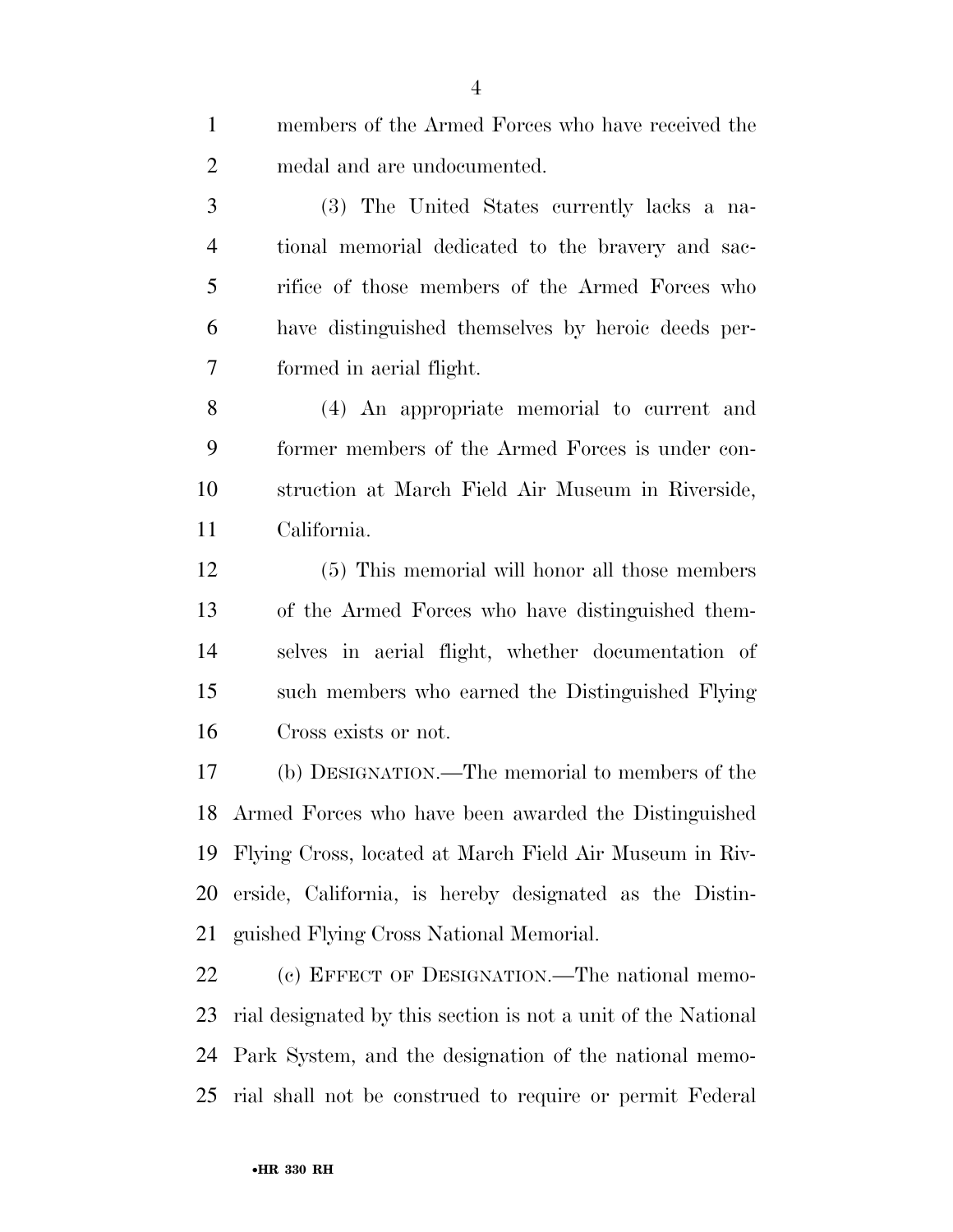- funds to be expended for any purpose related to the na-
- tional memorial.